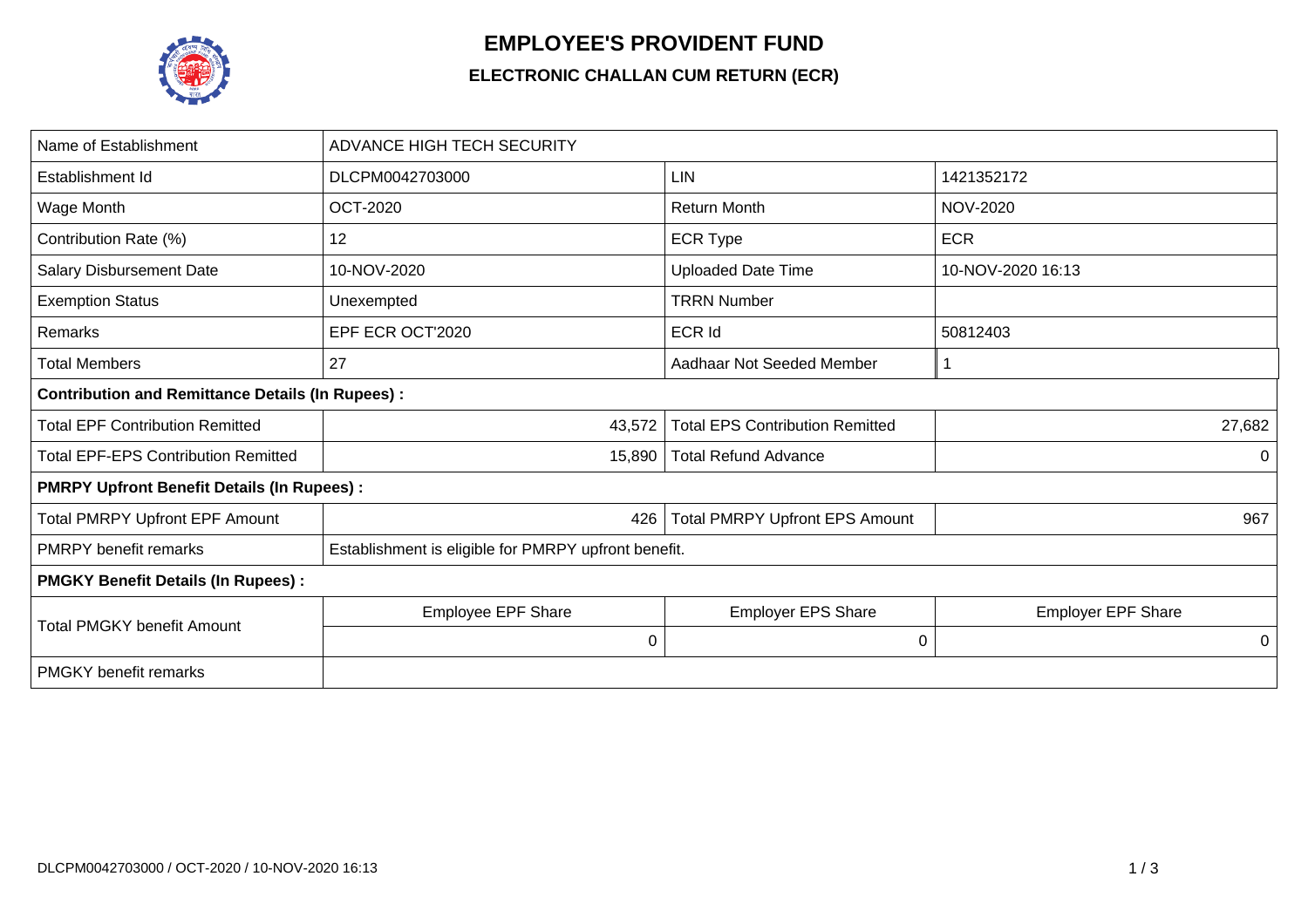## Member Details :-

|                |              | Name as per                                |                                        | Wages  |            |            | <b>Contribution Remitted</b> |       |            |           |                    | <b>PMRPY / PMGKY Benefit</b> |                                |                       | <b>Posting</b>  |                                  |
|----------------|--------------|--------------------------------------------|----------------------------------------|--------|------------|------------|------------------------------|-------|------------|-----------|--------------------|------------------------------|--------------------------------|-----------------------|-----------------|----------------------------------|
| SI. No.        | <b>UAN</b>   | <b>ECR</b>                                 | <b>UAN</b><br><b>Repository</b>        | Gross  | <b>EPF</b> | <b>EPS</b> | <b>EDLI</b>                  | EE.   | <b>EPS</b> | <b>ER</b> | <b>NCP</b><br>Days | <b>Refunds</b>               | <b>Pension</b><br><b>Share</b> | ER PF<br><b>Share</b> | <b>EE Share</b> | <b>Location of</b><br>the member |
| $\overline{1}$ | 101627677047 | Mr. BABLU                                  | <b>BABLU</b>                           | 16,354 | 12,581     | 12,581     | 12,581                       | 1,510 | 1,048      | 462       | $\mathbf 0$        | $\mathbf 0$                  |                                |                       |                 | N.A.                             |
| 2              | 101392115767 | Mr. BADRI<br><b>NARAYAN</b>                | <b>BADRI</b><br><b>NARAYAN</b>         | 16,354 | 12,581     | 12,581     | 12,581                       | 1,510 | 1,048      | 462       | $\mathbf 0$        | $\mathbf 0$                  |                                |                       |                 | N.A.                             |
| 3              | 101414481750 | DHARMENDRA<br><b>SINGH</b>                 | <b>DHARMENDR</b><br>A SINGH            | 17,653 | 17,653     | 15,000     | 15,000                       | 2,118 | 1,250      | 868       | $\mathbf 0$        | $\mathbf 0$                  | Others                         | Others                |                 | N.A.                             |
| $\overline{4}$ | 100634486529 | <b>Govind Singh</b>                        | <b>GOVIND</b><br><b>SINGH</b>          | 12,927 | 9,954      | 9,954      | 9,954                        | 1,194 | 829        | 365       | $\overline{4}$     | $\mathbf 0$                  |                                |                       |                 | N.A.                             |
| 5              | 101521861688 | Ms. HARPREET<br><b>KAUR</b>                | <b>HARPREET</b><br><b>KAUR</b>         | 13,700 | 13,700     | 13,700     | 13,700                       | 1,644 | 1,141      | 503       | $\overline{2}$     | $\mathbf 0$                  |                                |                       |                 | N.A.                             |
| 6              | 101627439715 | Mr. KULDEEP                                | <b>KULDEEP</b>                         | 16,354 | 12,581     | 12,581     | 12,581                       | 1,510 | 1,048      | 462       | 0                  | $\mathbf 0$                  |                                |                       |                 | N.A.                             |
| $\overline{7}$ | 10078873461  | Ms. MUNIA<br><b>DEVI</b>                   | <b>MUNIA DEVI</b>                      | 19,149 | 18,278     | 15,000     | 15,000                       | 2,193 | 1,250      | 943       | 0                  | $\mathsf{O}$                 |                                |                       |                 | N.A.                             |
| 8              | 100733416297 | Nandita Bisht                              | <b>NANDITA</b><br><b>BISHT</b>         | 14,842 | 14,842     | 14,842     | 14,842                       | 1,781 | 1,236      | 545       | $\mathbf 0$        | $\mathbf 0$                  |                                |                       |                 | N.A.                             |
| 9              | 101191969194 | Mr. NEELKAMAL                              | NEELKAMAL                              | 18,223 | 18,223     | 15,000     | 15,000                       | 2,187 | 1,250      | 937       | $\mathbf 0$        | $\mathsf{O}$                 |                                |                       |                 | N.A.                             |
| 10             | 101145148302 | Mr. PRADEEP<br><b>KUMAR</b>                | PRADEEP<br><b>KUMAR</b>                | 17,653 | 17,653     | 15,000     | 15,000                       | 2,118 | 1,250      | 868       | $\mathbf 0$        | $\mathbf 0$                  |                                |                       |                 | N.A.                             |
| 11             | 101145064590 | Mr. RAJENDRA<br><b>KUMAR</b>               | <b>RAJENDRA</b><br><b>KUMAR</b>        | 17,084 | 17,084     | 15,000     | 15,000                       | 2,050 | 1,250      | 800       | $\mathbf 0$        | $\mathbf 0$                  |                                |                       |                 | N.A.                             |
| 12             | 101627439704 | Mr. RAJESH<br><b>MISHRA</b>                | <b>RAJESH</b><br><b>MISHRA</b>         | 16,354 | 12,581     | 12,581     | 12,581                       | 1,510 | 1,048      | 462       | $\mathbf 0$        | $\mathbf 0$                  |                                |                       |                 | N.A.                             |
| 13             | 101392483288 | Mr. RAJIV                                  | RAJIV                                  | 16,354 | 12,581     | 12,581     | 12,581                       | 1,510 | 1,048      | 462       | $\mathbf 0$        | $\mathbf 0$                  |                                |                       |                 | N.A.                             |
| 14             | 101551157371 | Mr. RAJU                                   | <b>RAJU</b>                            | 12,111 | 12,111     | 12,111     | 12,111                       | 1,453 | 1,009      | 444       | 6                  | $\mathbf 0$                  |                                |                       |                 | N.A.                             |
| 15             | 101248938726 | Mr.<br><b>RAMBACHAN</b>                    | <b>RAMBACHAN</b>                       | 9,435  | 7,258      | 7,258      | 7,258                        | 871   | 605        | 266       | 0                  | $\mathbf 0$                  |                                |                       |                 | N.A.                             |
| 16             | 100734111344 | Mr. RAMESH<br><b>SINGH</b>                 | <b>RAMESH</b><br><b>SINGH</b>          | 4,309  | 3,318      | 3,318      | 3,318                        | 398   | 276        | 122       | 22                 | $\mathsf{O}$                 |                                |                       |                 | N.A.                             |
| 17             | 100489873961 | Mr. RANBIR<br><b>CHAND</b>                 | <b>RANBIR</b><br><b>CHAND</b>          | 27,088 | 24,911     | 15,000     | 15,000                       | 2.989 | 1,250      | 1,739     | $\mathbf 0$        | $\mathbf 0$                  |                                |                       |                 | N.A.                             |
| 18             | 100978444668 | Mr. RAVI<br><b>PAWAR</b>                   | RAVI PAWAR                             | 16,354 | 12,581     | 12,581     | 12,581                       | 1,510 | 1,048      | 462       | $\mathbf 0$        | $\mathbf 0$                  |                                |                       |                 | N.A.                             |
| 19             | 101308101152 | Mr. REGU<br><b>BHANU</b><br><b>CHANDER</b> | <b>REGU</b><br><b>BHANU</b><br>CHANDER | 13,500 | 11,610     | 11,610     | 11,610                       | 1,393 | 967        | 426       | 0                  | $\mathbf 0$                  |                                |                       |                 | N.A.                             |
| 20             | 100732349073 | Rekha Kumari                               | <b>REKHA</b><br><b>KUMARI</b>          | 5,708  | 5,708      | 5,708      | 5,708                        | 685   | 475        | 210       | 16                 | 0 <sup>1</sup>               |                                |                       |                 | N.A.                             |
| 21             | 101444482912 | Ms. RUBY                                   | <b>RUBY</b>                            | 16,354 | 12,581     | 12,581     | 12,581                       | 1,510 | 1,048      | 462       | 0                  | $\mathbf 0$                  |                                |                       |                 | N.A.                             |